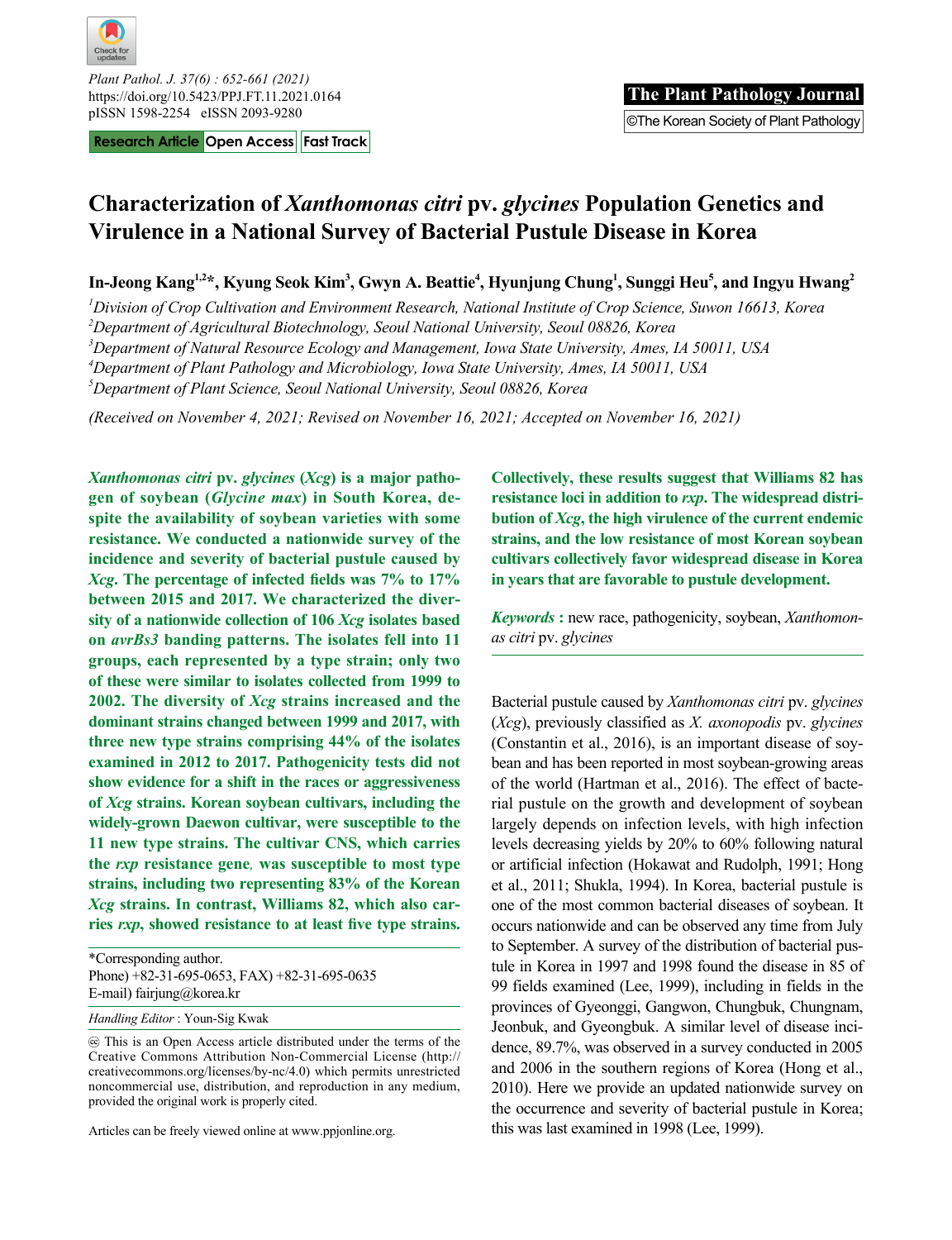Although bactericides such as copper can be used to control bacterial pustule, bactericides are expensive as a management tool for a field crop and risk enriching for resistant populations of the pathogen and other non-target bacteria. Soybean varieties that are resistant to bacterial pustule are known and have been used to effectively manage this disease. However, only one gene, *rxp* (*resistance to xanthomonas phaseoli*), is currently known to confer resistance in soybean, and this resistance is only partial (Bernard and Weiss, 1973)*.* The *rxp* gene was originally found as a recessive resistance gene in the cultivar CNS (Hartwig and Lehman, 1951). This gene has been introduced into many commercial soybean cultivars, including the popular cultivars Williams and Williams 82 that were developed by the United States Department of Agriculture (Hartwig and Lehman, 1951; Narvel et al., 2001). The *rxp* gene has not yet been cloned, and the availability of bacterial pustuleresistant commercial varieties is still limited. To date, the incorporation of *rxp* into Korean soybean cultivars has not been reported, and the *Xcg* avirulence gene that triggers *rxp-*mediated resistance has not been identified.

The successful deployment of resistant soybean varieties in a geographical region requires knowledge of the population genetics of the pathogen in that region. Strains of the bacterial pustule pathogen have been shown to fall into distinct races (Athinuwat et al., 2009; Hwang and Lim, 1998; Park et al., 2008) and to differ in their aggressiveness (Kaewnum et al., 2005). Hwang and Lim (1998) examined the ability of 63 *Xcg* isolates to induce disease on a set of 11 differential soybean cultivars, including Chippewa, Harosoy, Mukden, Pella, and Williams, and on this basis classified the isolates into five races, designated 1, 2, 3, 4, and 5. The molecular basis of this race specificity, including the identity of potential bacterial effectors interacting with resistance genes, is not yet known. Similarly, Kaewnum et al. (2005) demonstrated that 26 *Xcg* isolates from Thailand differ in their aggressiveness in inducing disease on soybean cultivars and in their ability to induce a hypersensitive response on a range of plant species, including tobacco, cucumber, pea, and sesame. Similar to the previous study, the *Xcg* genes that influence differential aggressiveness on these cultivars are not known. Lastly, Park et al. (2008) classified 155 *Xcg* isolates from Korea into at least six groups based on the number and size of the genomic fragments hybridizing with an *avrBs3* family gene probe; such differences in *avrBs3* content could be correlated with resistance and/or aggressiveness. This work identified six type strains that represent these groups. Collectively, these studies highlight natural variation among *Xcg* strains that could underly population and/or genetic shifts that impact

the successful use of soybean varieties resistant to bacterial pustule.

Although commercial soybean varieties with at least partial resistance to bacterial pustule have been developed for other areas of the world, this disease remains a problem for soybean cultivation in Korea. The objectives of this study were (1) to survey the current distribution of bacterial pustule throughout Korea, (2) to evaluate if new groups of *Xcg*  isolates as defined by *avrBs3* profiles have emerged in Korea since the six type strains were identified in 2008, and (3) if new *avrBs3* groups are identified, to evaluate if they represent new races of Korean *Xcg* isolates*.* This study is the first to characterize the diversity of Korean *Xcg* strains since 2008 and is intended to provide guidance in developing strategies to deploy soybean varieties resistant to bacterial pustule caused by *Xcg* in Korea.

### **Materials and Methods**

**Survey of disease occurrence.** Disease surveys were conducted in 2015, 2016, and 2017 to estimate the incidence and severity of bacterial pustule in soybean fields throughout the Republic of Korea. Fields were selected in at least three regions in each of eight provinces; the regions chosen were those with the greatest area of cultivated soybeans in each of the provinces. Selected fields had soybeans grown in an area over 1,000 m<sup>2</sup>. Fields were surveyed once from August to September during each year of the survey. Each field was assessed for the presence of bacterial pustule disease, with a field designated as infected if even one symptomatic plant was observed. For each infected field, the infection rate of bacterial pustule was estimated as the percentage of the total number of plants that exhibited bacterial pustule symptoms. The mean infection rate across all of the fields in a region across all survey dates was determined. For each infected field, the disease severity was estimated as the percentage of the total leaf surface area that was covered with bacterial pustule symptoms. Our methods for estimating disease incidence and severity were in accordance with the Agricultural Science and Technology Research and Analysis Standards of the Rural Development Administration (Rural Development Administration, 2012).

**Isolate collection and identification.** To generate a collection of *Xcg* isolates, we collected leaves exhibiting bacterial pustule symptoms from every infected field. Excised pustule-containing leaf tissues were surface sterilized with 1% hypochlorite for 90 s, rinsed once in sterile water, and then macerated with 1 ml of sterile water. The suspension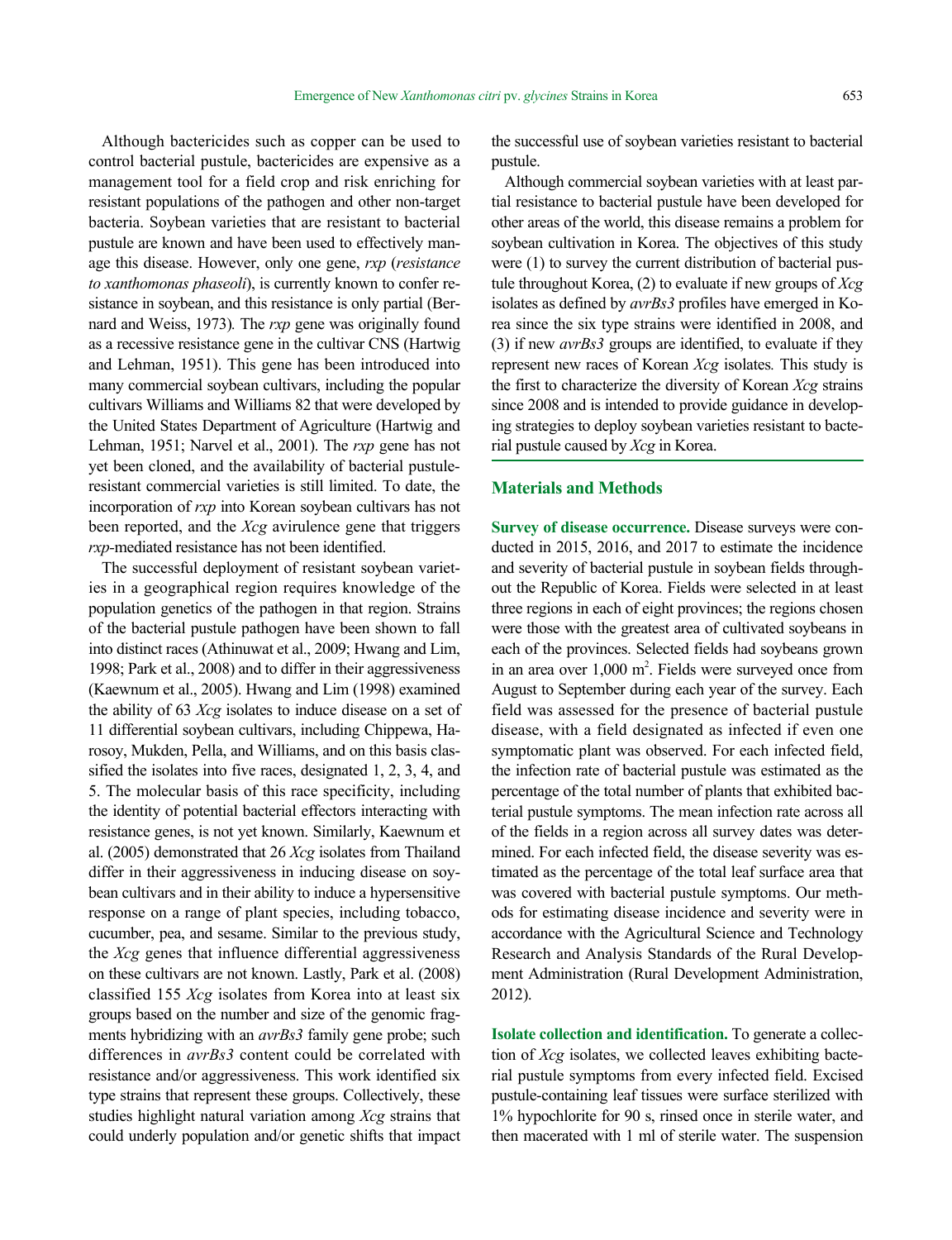was streaked onto a tryptic soy agar (TSA) medium, and colonies with the characteristic morphology of *Xcg* were selected for isolation. To identify the bacterial pustule pathogens, putative *Xcg* isolates were identified based on the sequences of the 16S ribosomal RNA (rRNA) gene, DNA gyrase subunit B gene (*gyrB*) and the RNA polymerase beta subunit gene (*rpoB*); the primers are shown in Supplementary Table 1. In addition, the isolates were evaluated using the GEN III MicroPlate system (Biolog Inc., Hayward, CA, USA). In short, the isolates were grown for 48 h at 30°C under aerobic conditions on Biolog Universal growth medium without blood. The identity of the isolates was determined using the manufacturer's instructions with inoculating fluid A, incubation for 24 h at 25°C, and OmniLog MicroArray Data Collection Software 1.2. Isolates that were verified to be *Xcg* were cultured in tryptic soy broth (TSB) with shaking at 28°C for 24 h and preserved in 20% glycerol ( $v/v$ ) at  $-72$ °C.

**Isolation of genomic DNA and Southern blot analysis of** *avrBs3* **repeats.** To extract genomic DNA, *Xcg* cells grown on TSA medium were subcultured into TSB medium (casein peptone 17 g, soya peptone 3 g, sodium chloride 5 g, dipotassium hydrogen phosphate 2.5 g, glucose 2.5 g in 1 liter distilled water) in a 28°C shaking incubator for 24 h. Bacterial DNA was extracted from 1 ml of cells grown to an optical density at 600 nm  $OD_{600}$  of 0.8 to 1.0 using a commercial genomic DNA extraction kit (iNtRON Biotechnology, Inc., Seongnam, Korea) and the protocol for Gram-negative bacteria. The concentration of extracted DNA was estimated using a spectrophotometer (BioDrop Duo, Biochrom Ltd., Cambridge, UK).

For Southern blot analysis, genomic DNA of *Xcg* was digested with the restriction enzyme *Bam*HI (New England Biolabs, Ipswich, MA, USA). Electrophoretic separation and transfer to nylon membranes were performed as described (Sambrook et al., 1989). For DNA hybridization, a digoxigenin (DIG)-labeled *avrBs3* gene probe was used; this probe was comprised of a 3.3-kb internal *Bam*HI fragment of *avrBs3* cloned into pBlueScript, as described previously (Park et al., 2008), using a commercial protocol for DIG-labeled probes and membrane hybridization (Roche Diagnostics, Mortsel, Belgium). Detection of hybridization was performed using an anti-DIG antibody (Roche Diagnostics) and subsequent exposure to an X-ray film (Agfa CP-BU new).

**Assay for resistance to bacterial pustule disease.** Seeds of soybean (*Glycine max* L.) of American and Korean varieties were obtained from the Korean Agricultural Culture Collection at the RDA in Korea. Plants were grown in the greenhouse to vegetative stage 3. *Xcg* strains were grown on TSA for 2 days at 28°C, then colonies were suspended in sterilized 10 mM  $MgCl<sub>2</sub>$  and adjusted to an OD<sub>600</sub> of 0.5, which corresponded to a cell density of  $\sim$  5  $\times$  10<sup>8</sup> cfu/ ml. Bacterial suspensions were inoculated into the fully expanded two leaves by spraying with an air compressor (SMH10L, SMASH, China) with a 2.5-kPa injection pressure. All plant inoculation experiments were repeated 3 times, and each replicate consisted of three plants. Disease was assessed at 7 days post-inoculation. Disease severity was assessed on three leaflets per plant using a disease severity index that was scored, on a per leaflet basis, as 0 for no pustules, 1 for 1-25 pustules, 2 for 26-50 pustules, 3 for 51-75 pustules, 4 for 76-100 pustules, and 5 for  $>100$ pustules. To provide a conservative estimate of resistance, we reported the average of the two highest severity indices scored.

**Assay for induction of the hypersensitive response.**  Isolates were tested for their ability to induce a hypersensitive response (HR) on four species of tobacco (*Nicotiana rustica* L.*, Nicotiana benthamiana* L.*, Nicotiana tabacum* L. cv. Xanthi and *Nicotiana tabacum* L. cv. Samsun), pepper (*Capsicum annuum* L. cv. Supermanita), sesame (*Sesamum indicum* L. cv. Milsung), and tomato (*Solanum lycopersicum* M. cv. Berry King F). Inocula of *Xcg* strains were prepared as described above for the resistance assay, but were adjusted to an OD<sub>600</sub> of 0.3 ( $\sim$ 5  $\times$  10<sup>7</sup> cfu/ml). Bacterial suspensions were infiltrated into the leaf mesophyll using a 1-ml hypodermic syringe without a needle. Infiltrated zones were observed for development of tissue collapse and cell death within 24 h post-infiltration. A negative response was indicated by some yellowing but no visible collapse or cell death in the infiltrated zone, whereas a positive response was indicated by complete collapse and cell death in the infiltrated area.

#### **Results and Discussion**

**Recent trends in the disease incidence and severity of bacterial pustule in Korea.** A nationwide survey of the incidence and severity of bacterial pustule caused by *Xcg* was conducted from 2015 to 2017. Bacterial pustule was observed widely across Korea (Table 1). Nationwide, the incidence of bacterial pustule was similar in 2015 and 2016, but increased in 2017 (Table 2). In particular, the percentage of fields nationwide that were infected increased from 7% to 8% in 2015 and 2016, respectively, to over 17% in 2017, thus the number of fields with bacterial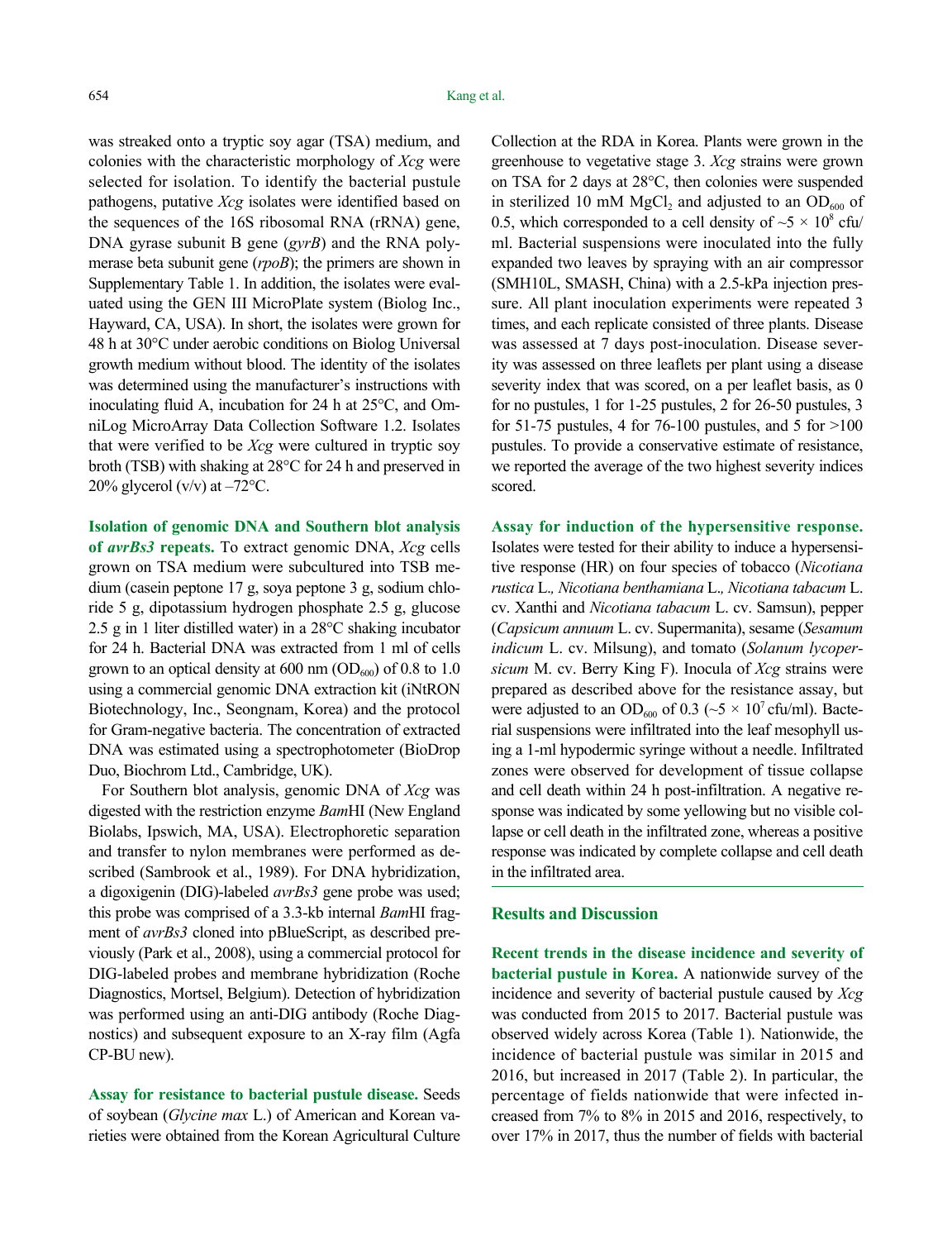|                    |             | 2015                          |                                           |                                                        | 2016                     |                  |                                     |                                   | 2017                     |                  |                              |                          |                          |
|--------------------|-------------|-------------------------------|-------------------------------------------|--------------------------------------------------------|--------------------------|------------------|-------------------------------------|-----------------------------------|--------------------------|------------------|------------------------------|--------------------------|--------------------------|
| Province           | Region      | No. of<br>fields <sup>a</sup> | No. of<br>infected<br>fields <sup>a</sup> | Infection Severity <sup>c</sup><br>rate $^{\rm b}$ (%) |                          | fields           | No. of No. of<br>infected<br>fields | Infection Severity<br>rate $(\%)$ |                          | No. of<br>fields | No. of<br>infected<br>fields | Infection<br>rate $(\%)$ | Severity                 |
| Gyeonggi           | Yeoncheon   | 15                            | $\boldsymbol{0}$                          |                                                        | $\overline{a}$           | 15               | $\mathbf{1}$                        | 10                                | $^{+}$                   | 15               | 1                            | 10                       | $\boldsymbol{+}$         |
|                    | Suwon       | 12                            | $\boldsymbol{0}$                          |                                                        |                          | 5                | $\boldsymbol{0}$                    | $\overline{a}$                    |                          | 15               | $\overline{4}$               | 10                       | $^{+++}$                 |
|                    | Paju        | 10                            | $\boldsymbol{0}$                          |                                                        |                          | 10               | $\boldsymbol{0}$                    |                                   |                          | 15               | $\overline{2}$               | 30                       | $^{++}$                  |
|                    | Pocheon     | $\boldsymbol{0}$              | $\overline{\phantom{a}}$                  | $\overline{a}$                                         | ÷                        | 10               | $\boldsymbol{0}$                    | ÷,                                | ÷                        | $\boldsymbol{7}$ | $\boldsymbol{0}$             | $\overline{\phantom{a}}$ | $\overline{\phantom{a}}$ |
| Gangwon            | Yeongwol    | 15                            | $\overline{2}$                            | 10                                                     | $^{++}$                  | 15               | $\boldsymbol{0}$                    |                                   | $\overline{a}$           | 15               | $\overline{2}$               | 10                       | $^{+++}$                 |
|                    | Pyeongchang | 17                            | $\overline{c}$                            | 10                                                     | $^{++}$                  | 17               | $\boldsymbol{0}$                    |                                   | $\overline{a}$           | 15               | $\mathbf{0}$                 | $\blacksquare$           |                          |
|                    | Hoengseong  | 5                             | $\boldsymbol{0}$                          | $\overline{\phantom{a}}$                               | $\overline{a}$           | $\boldsymbol{0}$ | L,                                  |                                   | $\overline{\phantom{a}}$ | $\boldsymbol{0}$ | $\overline{a}$               |                          |                          |
|                    | Inje        | 10                            | $\mathbf{1}$                              | 10                                                     | $^{+}$                   | $\boldsymbol{0}$ | $\overline{a}$                      | ÷,                                | $\blacksquare$           | $\boldsymbol{0}$ | $\overline{a}$               | $\overline{\phantom{a}}$ | $\blacksquare$           |
|                    | Jeongseon   | $\boldsymbol{0}$              | $\overline{\phantom{a}}$                  | $\blacksquare$                                         | $\frac{1}{2}$            | 5                | 1                                   | 10                                | $^{++}$                  | 5                | $\mathbf{1}$                 | 10                       | $^{++}$                  |
| Chungbuk           | Goesan      | 10                            | 4                                         | 50                                                     | $++++$                   | 10               | $\boldsymbol{0}$                    | ÷,                                | $\overline{\phantom{a}}$ | 15               | $\overline{2}$               | 10                       | $^{++}$                  |
|                    | Danyang     | 20                            | $\overline{2}$                            | 10                                                     |                          | 20               | $\boldsymbol{0}$                    | $\overline{a}$                    | $\blacksquare$           | 10               | $\boldsymbol{0}$             | $\overline{\phantom{a}}$ | $\blacksquare$           |
|                    | Jecheon     | 30                            | $\,1\,$                                   | 10                                                     | $^{++}$                  | 20               | $\mathbf{1}$                        | 10                                | $^{+}$                   | 10               | 3                            | 10                       | $++$                     |
|                    | Chungju     | 3                             | $\overline{3}$                            | 10                                                     | $^{++}$                  | 3                | $\mathbf{1}$                        | 10                                | $^{++}$                  | 5                | $\mathbf{1}$                 | 10                       | $++$                     |
| Chungnam           | Seosan      | 10                            | $\overline{2}$                            | 15                                                     | $^{++}$                  | 8                | $\mathbf{1}$                        | 10                                | $^{++}$                  | 10               | $\overline{c}$               | 10                       | $^{++}$                  |
|                    | Taean       | 20                            | $\boldsymbol{0}$                          | $\overline{a}$                                         | $\blacksquare$           | 15               | $\mathbf{1}$                        | 10                                | $^{+}$                   | 20               | $\overline{3}$               | 10                       | $^{+++}$                 |
|                    | Gongju      | 20                            | $\boldsymbol{0}$                          | L,                                                     | L,                       | 10               | $\overline{2}$                      | 10                                | $^{+}$                   | 15               | $\overline{3}$               | 10                       | $++$                     |
|                    | Hongseong   | $\boldsymbol{0}$              | $\blacksquare$                            |                                                        | $\overline{\phantom{a}}$ | 3                | $\boldsymbol{0}$                    | $\blacksquare$                    | $\blacksquare$           | 10               | $\boldsymbol{0}$             | $\blacksquare$           | $\blacksquare$           |
|                    | Cheongyang  | 10                            | $\boldsymbol{0}$                          |                                                        | $\overline{a}$           | $\overline{4}$   | $\mathbf{1}$                        | 10                                | $^{++}$                  | 10               | 3                            | 10                       | $^{++}$                  |
| Jeonbuk            | Gimje       | 10                            | $\boldsymbol{0}$                          | $\overline{\phantom{a}}$                               | $\overline{a}$           | 12               | 1                                   | 10                                | $^{++}$                  | 20               | 6                            | 15                       | $^{+++}$                 |
|                    | Sunchang    | 10                            | $\mathbf{1}$                              | 10                                                     |                          | 10               | $\overline{2}$                      | 10                                | $^{++}$                  | 20               | 4                            | 10                       | $^{+++}$                 |
|                    | Gochang     | 10                            | $\boldsymbol{0}$                          | $\overline{a}$                                         | $\overline{a}$           | 10               | $\overline{c}$                      | 10                                | $^{++}$                  | 10               | 3                            | 10                       | $^{\rm ++}$              |
|                    | Jeongeup    | $\boldsymbol{0}$              | $\overline{\phantom{a}}$                  | $\blacksquare$                                         | $\overline{a}$           | $\mathbf{0}$     | $\overline{\phantom{0}}$            | $\overline{\phantom{a}}$          | $\overline{\phantom{a}}$ | 10               | $\overline{2}$               | 10                       | $++$                     |
| Jeonnam            | Jangheung   | 5                             | $\overline{c}$                            | 25                                                     | $^{++}$                  | $\boldsymbol{0}$ | $\overline{a}$                      | $\overline{a}$                    |                          | 10               | $\overline{3}$               | 10                       | $^{+++}$                 |
|                    | Muan        | 58                            | $\overline{4}$                            | 10                                                     | $^{++}$                  | 25               | $\overline{\mathbf{3}}$             | 30                                | $++++$                   | 25               | 8                            | 30                       | $^{++}$                  |
|                    | Hampyung    | $\boldsymbol{0}$              | $\overline{\phantom{0}}$                  | $\blacksquare$                                         | ٠                        | 10               | $\mathbf{1}$                        | 10                                | $^{++}$                  | $\boldsymbol{0}$ | $\blacksquare$               | $\blacksquare$           | $\overline{\phantom{a}}$ |
| Gyeongbuk Andong   |             | 20                            | $\,1\,$                                   | 10                                                     | $++++$                   | 15               | $\mathbf{1}$                        | 10                                | $^{++}$                  | 20               | $\overline{2}$               | 10                       | $^{++}$                  |
|                    | Cheongdo    | 10                            | $\mathbf{1}$                              | 10                                                     | $^{++}$                  | $\boldsymbol{0}$ | ÷,                                  | $\overline{\phantom{a}}$          | $\overline{\phantom{a}}$ | $\mathbf{0}$     | $\overline{\phantom{a}}$     | $\blacksquare$           | $\overline{a}$           |
|                    | Chilgok     | 6                             | $\boldsymbol{0}$                          | ÷,                                                     | ÷,                       | $\boldsymbol{0}$ | L,                                  | $\overline{a}$                    | $\overline{a}$           | $\overline{0}$   |                              | $\overline{a}$           |                          |
|                    | Gyeongsan   | 5                             | $\boldsymbol{0}$                          |                                                        |                          | $\boldsymbol{0}$ | $\overline{\phantom{0}}$            | $\overline{\phantom{a}}$          | $\blacksquare$           | $\overline{0}$   | $\overline{a}$               | $\overline{\phantom{a}}$ | $\overline{\phantom{a}}$ |
|                    | Mungyung    | $\boldsymbol{0}$              | $\overline{\phantom{a}}$                  | ÷                                                      | $\blacksquare$           | 15               | 1                                   | 30                                | $++++$                   | 25               | 3                            | 30                       | $++++$                   |
|                    | Sangju      | $\boldsymbol{0}$              | $\blacksquare$                            |                                                        | $\overline{a}$           | 5                | $\boldsymbol{0}$                    | $\blacksquare$                    | $\blacksquare$           | $\,$ $\,$        | $\boldsymbol{0}$             | $\blacksquare$           | $\overline{\phantom{a}}$ |
|                    | Yecheon     | 10                            | $\boldsymbol{0}$                          |                                                        | $\overline{\phantom{a}}$ | 10               | $\mathbf{1}$                        | 10                                | $^{++}$                  | 10               | $\overline{2}$               | 10                       | $^{++}$                  |
| Gyeongnam Hapcheon |             | $10\,$                        | $\boldsymbol{0}$                          |                                                        |                          | 7                | $\mathbf{1}$                        | 20                                | $^{+++}$                 | 7                | $\mathbf{1}$                 | 10                       | $^{++}$                  |
|                    | Geochang    | 5                             | $\boldsymbol{0}$                          |                                                        |                          | 15               | $\mathbf{1}$                        | 20                                | $++++$                   | 8                | $\mathbf{1}$                 | 10                       | $^{++}$                  |
|                    | Changyeong  | 6                             | $\boldsymbol{0}$                          |                                                        |                          | 5                | $\mathbf{1}$                        | 20                                | $^{+++}$                 | $\mathbf{1}$     | $\mathbf{1}$                 | 10                       | $^{++}$                  |

**Table 1.** Bacterial pustule incidence and severity in three annual surveys in Korea

a Number of fields examined, and number of infected fields.

<sup>b</sup>Infection rate is the average infection rate (% of plants infected) in infected fields in a region.

Severity reflects the average percentage of leaf area that was symptomatic in infected fields in a region, where  $+$  is  $1-10\%$ ,  $++$  is  $11-30\%$ ,  $++$  is 30-50%, and  $+++$  is  $>50\%$ .

pustule doubled in 2017. Whereas the percentage of fields with bacterial pustule increased in Korea in 2017, the average within-field infection rate per region did not (Table 2). The average disease severity in those fields that were infected increased slightly (Table 2). Increased incidence

of bacterial pustule was also observed when the percentage of infected fields was examined on a per-province basis (Table 3). The average within-field infection rate did not parallel the increased percentage of fields with bacterial pustule when examined on a per-province basis, and the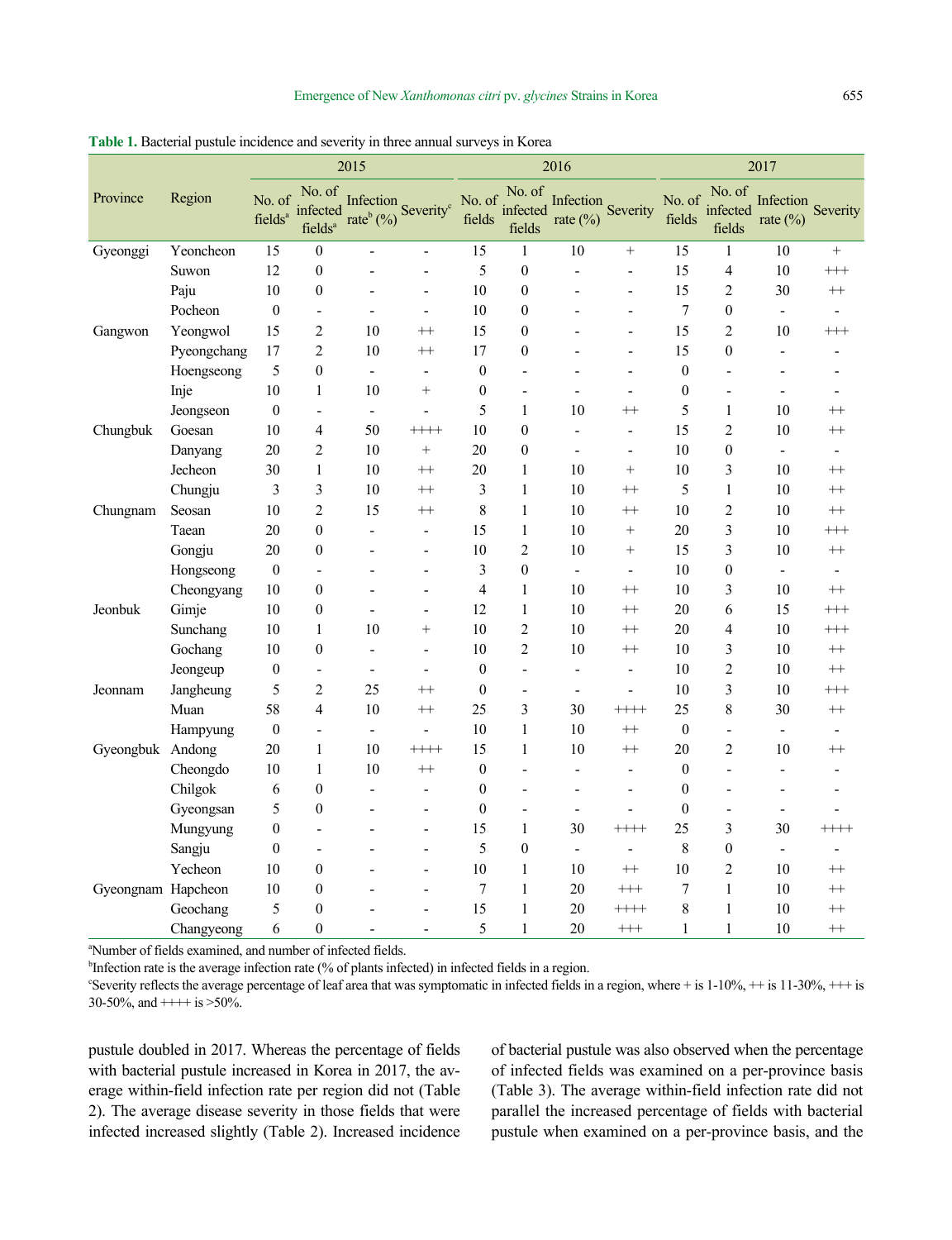| Parameter                                           | 2015           | 2016           | 2017           |
|-----------------------------------------------------|----------------|----------------|----------------|
| Total no. of fields examined                        | 372            | 309            | 372            |
| Disease incidence                                   |                |                |                |
| Total no. of infected fields in Korea               | 26             | 24             | 63             |
| % of infected fields in Korea                       | 7.0            | 7.8            | 17.0           |
| Within-field infection rate per region <sup>a</sup> | $12.7 \pm 3.0$ | $13.7 \pm 1.6$ | $12.7 \pm 1.4$ |
| Disease severity                                    |                |                |                |
| Within-field disease index per region <sup>a</sup>  | $1.8 \pm 0.3$  | $2.2 \pm 0.2$  | $2.3 \pm 0.1$  |

**Table 2.** Summary of annual survey data of bacterial pustule in Korea

a The mean within-field infection rate and mean within-field disease index per region were determined only for fields with disease. Data shown are the mean  $\pm$  standard error of the mean. The mean within-field disease index was calculated by converting the severity data shown in Table 1 to numerical scores of 1 to 4, where 1 represents  $+$  and 4 represents  $+++$ .

**Table 3.** Summary of annual survey data of bacterial pustule in Korea by province<sup>a</sup>

|           | No. of fields |           |       | Infected fields $(\% )$ |      |      |      |      | Within-field infection rate $(\%)$ | Severity                 |           |           |
|-----------|---------------|-----------|-------|-------------------------|------|------|------|------|------------------------------------|--------------------------|-----------|-----------|
| Province  | 2015          | 2016      | 2017  | 2015                    | 2016 | 2017 | 2015 | 2016 | 2017                               | 2015                     | 2016      | 2017      |
| Gyeonggi  | 37            | 40        | 52    |                         | 2.5  | 13.5 | -    | 10   | 17                                 | -                        | 1.0       | 2.0       |
| Gangwon   | 47            | 37        | 35    | 10.6                    | 2.7  | 8.6  | 10   | 10   | 10                                 | 1.7                      | 2.0       | 2.5       |
| Chungbuk  | 63            | 53        | 40    | 15.9                    | 3.8  | 15.0 | 20   | 10   | 10                                 | 2.3                      | 1.5       | 2.0       |
| Chungnam  | 60            | 40        | 65    | 3.3                     | 12.5 | 16.9 | 15   | 10   | 10                                 | 2                        | 1.5       | 2.3       |
| Jeonbuk   | 30            | 32        | 60    | 3.3                     | 15.6 | 25   | 10   | 10   | 11                                 | 1.0                      | 2.0       | 2.5       |
| Jeonnam   | 63            | 35        | 35    | 9.5                     | 11.4 | 31.4 | 18   | 20   | 20                                 | 2.0                      | 3.0       | 2.5       |
| Gyeongbuk | 51            | 45        | 63    | 3.9                     | 6.7  | 11.1 | 10   | 17   | 17                                 | 3.0                      | 2.7       | 2.7       |
| Gyeongnam | 21            | 27        | 22    |                         | 11.1 | 13.6 | -    | 20   | 10                                 | $\overline{\phantom{0}}$ | 3.3       | 2.0       |
| Means     | 46.5          | 38.6      | 46.5  | 5.8                     | 8.3  | 16.9 | 13.8 | 13.3 | 13.1                               | 2.0                      | 2.1       | 2.3       |
| $\pm$ SE  | ± 5.6         | $\pm 2.8$ | ± 5.6 |                         |      |      |      |      |                                    | $\pm 0.3$                | $\pm 0.3$ | $\pm 0.1$ |

a Data shown are the sum of the total no. of fields, the percentage of the total number of fields that were infected, and the within-field infection rate and severity for those fields showing disease, where the latter were calculated by converting the severity data shown in Table 1 to numerical scores of 1 to 4, where 1 represents  $+$  and 4 represents  $+++$ .

severity increased slightly (Table 3). Among the provinces, Gyeonggi was notable for the dramatic increase in bacterial pustule in 2017, having had almost no bacterial pustule detected in the nearly 40 fields examined in 2015 and 2016 (Table 1). Nationwide, however, the endemic nature of bacterial pustule was demonstrated by the detection of the disease every year of the survey in 27% of the regions that were surveyed in all three years.

The increase in disease incidence in 2017 could be due to climatic factors, shifts in the pathogen populations in Korea, shifts in soybean varieties used, and a combination of these or other factors. Bacterial pustule is generally favored by high temperatures and frequent precipitation (Bradbury, 1984; Hartman et al., 2016; Moffett and Croft, 1983). Bacterial pustule in Korea can be observed from July when the plants are in vegetative stages to September when the plants have passed flowering, with disease severity often correlated with the amount of precipitation in August (Hong et al., 2011). Weather data collected in 2015, 2016, and

2017 indicate that precipitation across Korea in August of 2017 was much higher than in August of 2015 and 2016, with 241 mm of total precipitation in 2017 versus only 111.3 and 76.2 mm in 2015 and 2016, respectively (https:// data.kma.go.kr/cmmn/main.do). Thus, conditions conducive to disease are likely to be one factor contributing to the high incidence of disease in 2017. Below, we explore the possibility of population shifts in the *Xcg* pathogen.

*Xcg* **strain diversity based on profiles of** *avrBs3* **repeats in the genome.** Strains of *Xcg* have been found to carry multiple genes encoding homologs of the AvrBs3 effector family (Kim et al., 2006; Park et al., 2008). Effectors in this family are transcription activator-like effectors that are secreted by the bacterial type III secretion system and influence the expression of host genes involved in disease resistance or susceptibility (Hueck, 1998). The presence of multiple copies of this gene family in *Xcg* may be due to their association with plasmids and mobile genetic ele-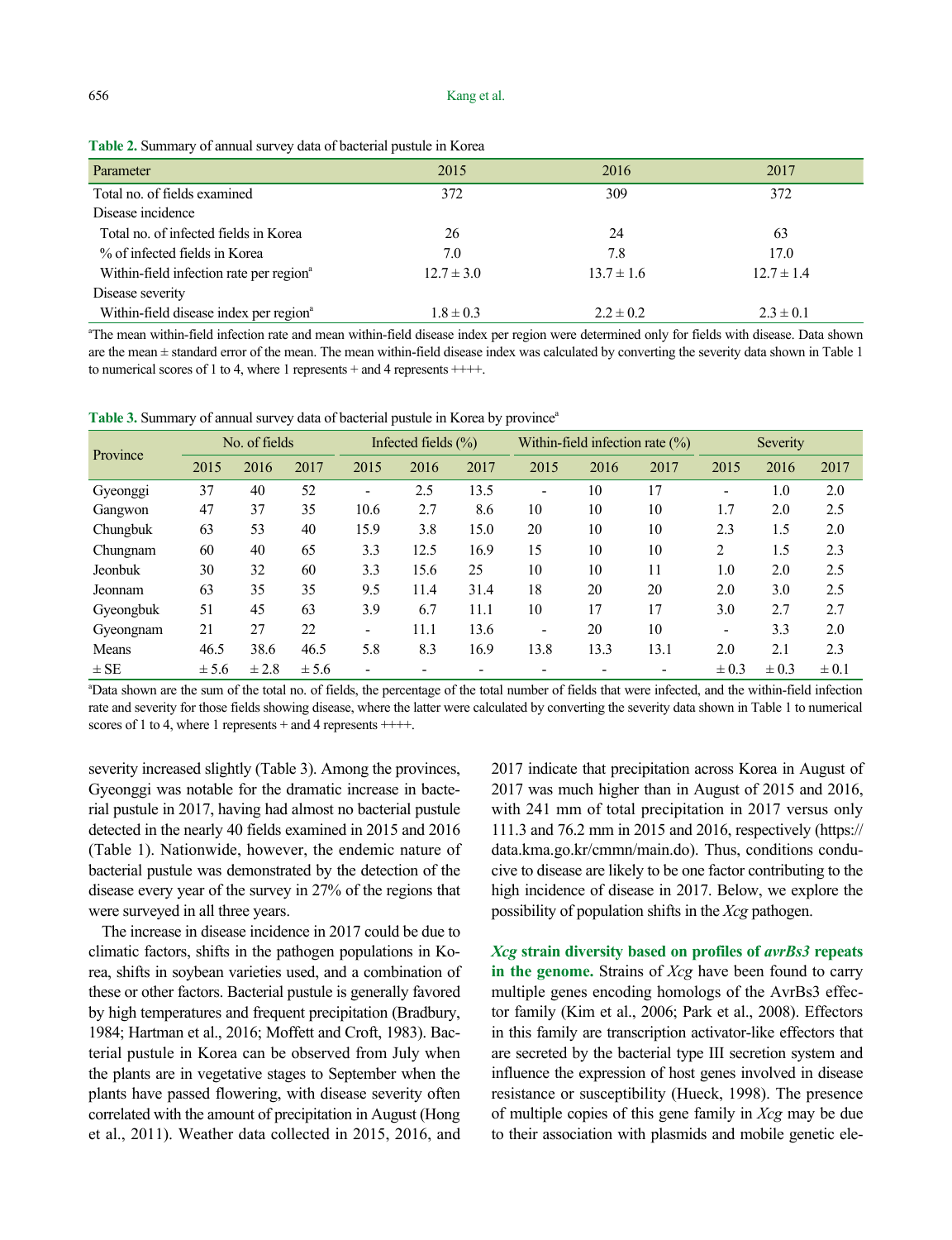| . .              |                              | $\sim$ $\sim$    |                                                     |
|------------------|------------------------------|------------------|-----------------------------------------------------|
| Strain name      | No. of <i>avrBs3</i> repeats | Isolates $(\% )$ | Origin                                              |
| K1               |                              | 0.9              | Goesan-gun, Chungcheongbuk-do, isolated in 2017     |
| K10              |                              | 35               | Taean-gun, Chungcheongnam-do, isolated in 2017      |
| K <sub>13</sub>  |                              | 0.9              | Jangheung-gun, Jeollanam-do, isolated in 2017       |
| K20              |                              | 0.9              | Cheongyang-gun, Chungcheongnam-do, isolated in 2016 |
| K29 <sup>b</sup> |                              | 48               | Jecheon-si, Chungcheongbuk-do, isolated in 2015     |
| K34              |                              | 3.8              | Goesan-gun, Chungcheongbuk-do, isolated in 2015     |
| K46              |                              | 0.9              | Pyeongchang-gun, Gangwon-do, isolated in 2015       |
| K47              |                              | 4.7              | Seosan-si, Chungcheongnam-do, isolated in 2015      |
| K <sub>53</sub>  |                              | 1.9              | Inje-gun, Gangwon-do, isolated in 2015              |
| K79              | h                            | 0.9              | Sacheon-si, Gyeongsangnam-do, isolated in 2013      |
| $K100^{\circ}$   |                              | 1.9              | Cheongyang-gun, Chungcheongnam-do, isolated in 2016 |

**Table 4.** Type strains of the *Xanthomonas citri* pv. *glycines* isolates obtained in this studya

<sup>a</sup>All of the strains were pathogenic on soybean.

<sup>b</sup> Type strain K29 is the same as type strain OcsF (Park et al., 2008).<br><sup>c</sup> Type strain K100 is the same as type strain SI 1017 (Park et al., 2008).

 $\textdegree$ Type strain K100 is the same as type strain SL1017 (Park et al., 2008).

ments (Kim et al., 2006). The presence of multiple copies enables strain profiling based on the size and number of genomic fragments that contain a copy of an *avrBs3* allele. To investigate whether the diversity of the *Xcg* strains in soybean cultivation fields in Korea have changed since isolates collected in 1999 to 2002 were examined (Park et al., 2008), we characterized total 106 *Xcg* strains including the strains isolated from >150 bacterial pustule leaf lesions collected during our nationwide survey from 2015 to 2017 (Supplementary Table 2). These isolates were confirmed to be *Xcg* strains using Biolog data (Supplementary Fig. 1) and phylogenetic analyses based on 16S rRNA, *gyrB*, and



**Fig. 1.** Southern blot analysis of *X. citri* pv. *glycines* strains isolated in Korea from 2012 to 2017. Genomic DNA was digested by *Bam*HI, run on a gel, hybridized with the pBSavrXa10 to probe for *avrBs3*, and detected using X-ray film. DNA ladder with sizes labeled on the left (in kb). Distinct banding patterns are labeled with numbers above the lanes, and those corresponding to the designated type strains are labeled with the strain names. Bands that are particularly dense reflect *avrBs3* alleles that putatively are on plasmids (Park et al., 2008).

*rpoB* gene sequences (Supplementary Fig. 2). In contrast to Park et al. (2008) who identified six *Xcg* groups based on *avrBs3* banding patterns, we found that the 106 strains examined fell into 11 groups (Fig. 1). We selected strains from each group to serve as type strains (Table 4, Fig. 1). Only two of these groups, K29 and K100, had a similar *avrBs3* banding pattern to previously identified groups (Table 4).



**Fig. 2.** Shift in the relative abundance of *Xanthomonas citri* pv. *glycines* (*Xcg*) strain groups in Korea over a 13- to 15-year period. The strain groups were identified on the basis of their *avrBs3*  banding pattern among 155 isolates collected in 1999 to 2002 (Park et al., 2008) and 106 isolates collected in 2012 to 2017 (this study). Two groups exhibited similar banding patterns in the two surveys: the groups labeled OcsF and SL1017, as labeled by Park et al. (2008), which corresponded to the groups labeled K29 and K100, respectively, in this study.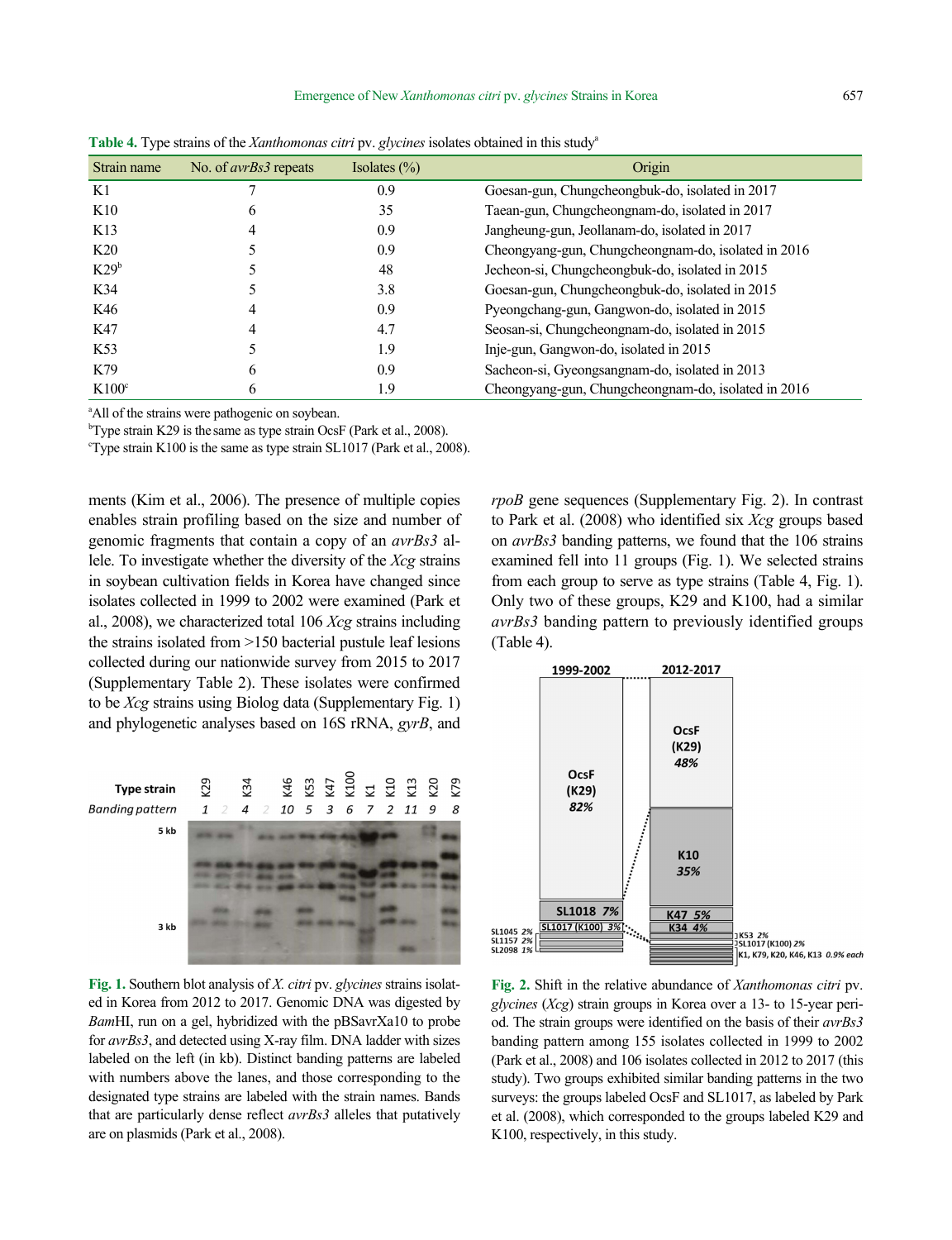In addition to an increase in the number of strain groups identified between 1999-2002 and 2012-2017, we identified a major shift in the relative abundance of these strain groups (Fig. 2). The K29 group exhibited the same *avrBs3*  banding pattern as the previously identified OcsF group (Park et al., 2008). In both survey periods, strains with this banding pattern were predominant among the *Xcg* isolates; however, the proportion of these isolates decreased from over 80% in 1999-2002 to 48% in 2012-2017 (Table 4, Fig. 2). The K100 group also exhibited the same *avrBs3*  banding pattern as a previous group, the SL1017 group, but this group was present at a low relative abundance,  $\leq$ 3%, in both survey periods. Notably, a new strain group, designated K10, emerged as a second predominant group in 2012-2017; this group comprised 35% of the isolates in the most recent survey and was not identified in the isolates collected in 1999-2002. Three new type strains, K10, K47, and K34, collectively comprised 44% of the isolates examined, demonstrating a major shift in the pathogen population over about a two-decade period. The K10 group may have been present at a low frequency in the earlier survey period. Whether it was present in that period or emerged in the intervening years, the high abundance of this strain group indicates that it was favored by the soybean genotypes, cultivation conditions, and/or climactic conditions in Korea.

**Responses of soybean cultivars to the** *Xcg* **type strains.**  *Xcg* strains have been divided into races based on their ability to induce disease in a panel of five differential cultivars (Williams, Harosoy, Pella, Chippewa, and Mukden) (Hwang and Lim, 1998). The Korean *Xcg* type strains isolated from 1999 to 2002 were screened on these five cultivars and 14 Korean soybean cultivars, and some resistance to these strains was identified in both sets of cultivars (Park et al., 2008). Here, the *Xcg* type strains isolated from 2012 to 2017 were screened on a similar set of cultivars to evaluate if shifts have occurred in Korean *Xcg* populations in the last decades. The response of 21 soybean cultivars to the 11 type strains resulted in a higher disease index across all cultivars and strains (mean of 3.8) than was observed in the study by Park et al. (2008) (mean of 2.3) (Table 5), suggesting that the strains were generally more virulent or the conditions were more conducive to disease during this

**Table 5.** Bacterial pustule disease severity induced by the type strains of *Xanthomonas citri* pv. *glycines*<sup>a</sup>

|                                              | K1  | K10 | K13 | K20 | K <sub>29</sub> | K34 | K46 | K47 | K <sub>53</sub> | K79 | K <sub>100</sub> |
|----------------------------------------------|-----|-----|-----|-----|-----------------|-----|-----|-----|-----------------|-----|------------------|
| Soybean cultivars used globally <sup>b</sup> |     |     |     |     |                 |     |     |     |                 |     |                  |
| Chippewa                                     | 4.0 | 5.0 | 4.0 | 3.5 | 4.5             | 5.0 | 4.5 | 5.0 | 5.0             | 4.0 | 5.0              |
| <b>CNS</b>                                   | 4.0 | 4.0 | 3.5 | 3.0 | 3.5             | 4.5 | 4.0 | 4.5 | 4.0             | 3.5 | 4.5              |
| Harosov                                      | 4.0 | 4.0 | 4.0 | 3.0 | 4.5             | 4.0 | 4.0 | 4.5 | 4.0             | 3.5 | 5.0              |
| Mukden                                       | 4.0 | 5.0 | 4.0 | 4.5 | 4.5             | 5.0 | 5.0 | 5.0 | 5.0             | 4.0 | 5.0              |
| Peking                                       | 4.0 | 4.5 | 4.0 | 4.5 | 4.0             | 5.0 | 5.0 | 5.0 | 5.0             | 4.0 | 5.0              |
| Pella                                        | 4.0 | 3.5 | 4.0 | 4.0 | 4.5             | 4.0 | 4.5 | 4.5 | 5.0             | 4.0 | 5.0              |
| Williams                                     | 2.0 | 3.0 | 2.0 | 1.0 | 2.0             | 3.5 | 3.0 | 3.5 | 3.0             | 4.0 | 3.0              |
| Williams 82                                  | 2.0 | 1.0 | 1.0 | 1.0 | 1.0             | 2.5 | 3.5 | 3.5 | 3.5             | 3.0 | 3.5              |
| Soybean cultivars used in Korea              |     |     |     |     |                 |     |     |     |                 |     |                  |
| Daepung <sub>2</sub>                         | 4.0 | 3.0 | 3.5 | 2.5 | 3.5             | 4.0 | 4.5 | 5.0 | 3.5             | 4.0 | 3.5              |
| Danbaek                                      | 2.5 | 3.0 | 1.0 | 2.5 | 2.5             | 3.5 | 3.0 | 4.0 | 2.5             | 3.0 | 2.5              |
| Dawon                                        | 4.5 | 5.0 | 4.0 | 4.0 | 4.0             | 5.0 | 4.5 | 4.0 | 5.0             | 2.5 | 5.0              |
| Gwangan                                      | 3.0 | 2.5 | 3.0 | 4.0 | 2.5             | 4.0 | 4.0 | 4.0 | 3.5             | 2.0 | 4.5              |
| Hannam                                       | 4.0 | 4.0 | 4.0 | 4.0 | 4.0             | 4.5 | 4.5 | 5.0 | 4.5             | 4.0 | 4.5              |
| Manri                                        | 5.0 | 5.0 | 4.0 | 4.0 | 4.0             | 5.0 | 4.0 | 5.0 | 5.0             | 3.5 | 4.5              |
| Moohan                                       | 4.5 | 5.0 | 3.5 | 4.0 | 3.5             | 4.0 | 4.0 | 4.0 | 3.0             | 3.5 | 3.0              |
| Pungsannamul                                 | 2.0 | 2.0 | 2.5 | 1.0 | 2.0             | 3.0 | 2.5 | 3.5 | 3.5             | 2.0 | 3.0              |
| Pureun                                       | 3.0 | 4.0 | 3.5 | 2.5 | 2.5             | 3.5 | 3.5 | 4.0 | 4.0             | 3.5 | 4.0              |
| Sinpaldal2                                   | 3.0 | 3.5 | 1.0 | 2.0 | 3.0             | 3.0 | 3.0 | 2.0 | 3.5             | 2.0 | 5.0              |
| Somyung                                      | 3.0 | 2.0 | 3.5 | 2.0 | 3.0             | 3.0 | 3.5 | 3.5 | 3.5             | 3.5 | 3.5              |
| Daewon                                       | 4.5 | 5.0 | 4.5 | 5.0 | 5.0             | 5.0 | 4.5 | 4.5 | 4.5             | 4.5 | 4.5              |
| Taekwang                                     | 4.5 | 5.0 | 5.0 | 5.0 | 5.0             | 5.0 | 4.5 | 5.0 | 4.5             | 4.0 | 4.5              |

a Disease severity was evaluated on a 0 to 5 scale, with 0 indicating no pustules and 5 representing >100 pustules per leaflet.

b Cultivars Williams 82, Williams, and CNS are known to carry the *rxp* resistance gene.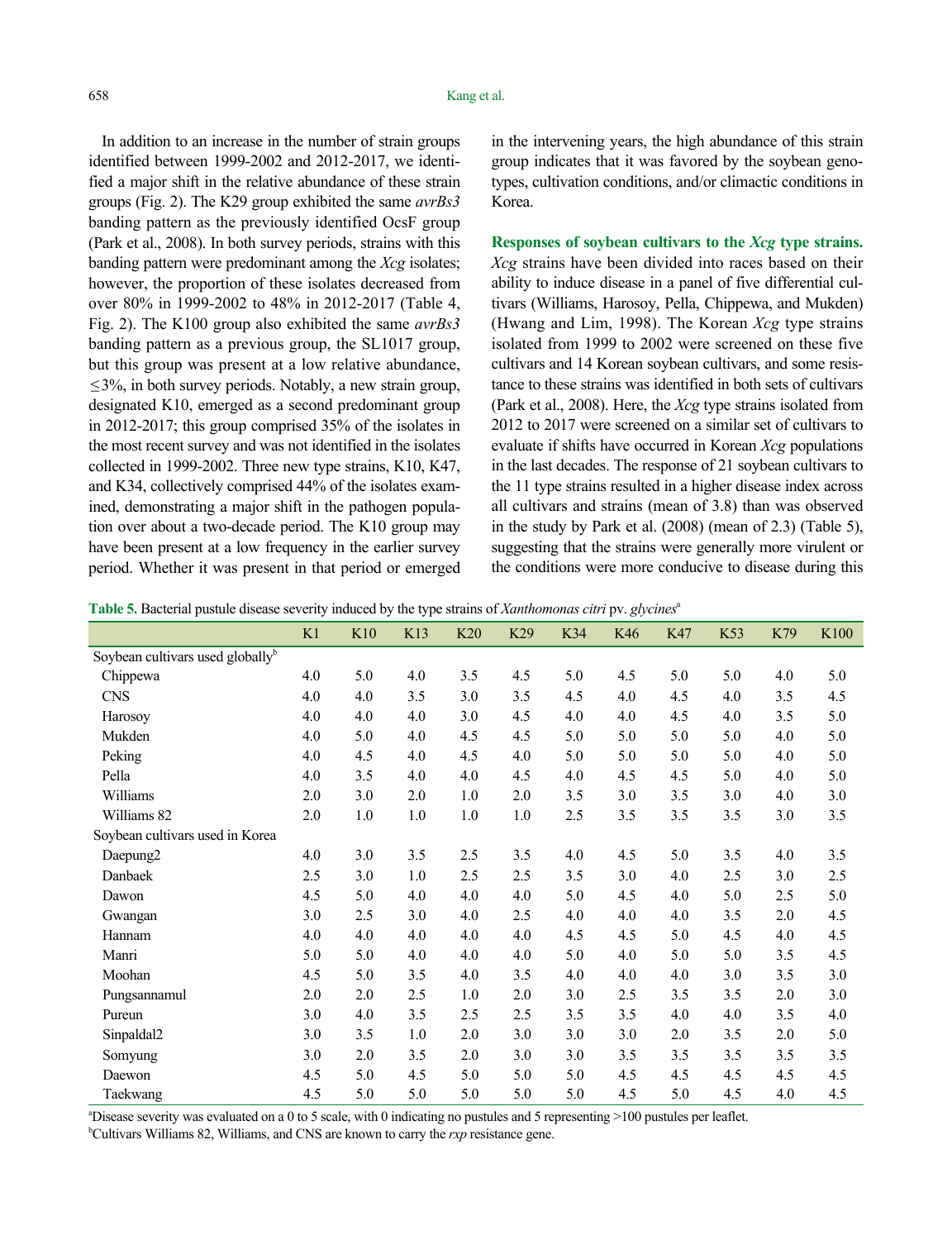

**Fig. 3.** Variation in the aggressiveness of the *Xcg* type strains in inducing bacterial pustule on soybean. The average disease index across 17 soybean cultivars tested (data were excluded for cultivars Williams and Williams 82) is shown for the 11 type strains. Italicized numbers within the bars are the *avrBs3* family copy number. Values shown are the mean  $\pm$  standard error of the mean, with significant differences based on analysis of variance and a Kruskal-Wallis multiple comparison test  $(P < 0.1)$ .

recent screen.

The cultivars Williams 82 and Williams that carry the *rxp* resistance gene showed the most resistance to the most strains (Table 5). With the exception of type strain K79 on Williams, the disease indices on these cultivars were in the bottom quartile of the disease indices (i.e.,  $\leq$ 3.5) for all cultivar x type strain combinations screened. However, some strains were moderately virulent on Williams (K47, K79) and Williams 82 (K46, K47, K53, and K100) (Fig. 3). Although Hwang and Lim (1998) identified a *Xcg* strain with virulence to Williams, this is the first report of *Xcg* strains showing virulence to Williams 82. Cultivar CNS also carries the *rxp* gene, but this cultivar exhibited less resistance than Williams or Williams 82 to all of the type strains except K79. Park et al. (2008) found that cultivars with the *rxp* gene were resistant to the type strain that represented the majority (83%) of the Korean *Xcg* strains from 1999 to 2002, suggesting that *rxp* could be useful if deployed for resistance in Korean soybean cultivars, although the causal nature of *rxp* to resistance to these strains is not known. Interestingly, we found that CNS (PI 548445), which carries *rxp*, was susceptible to the two type strains that represented the majority (84%) of the Korean *Xcg* strains, K29 and K10, as well as to most of the other type strains, whereas Williams 82 and Williams, which also have *rxp*, were resistance to at least five Korean strains, indicating that two cultivars might have resistance loci in addition to *rxp*.

The *Xcg* strains in this study could not be classified into races based on their profile of virulence to the five cultivars used in previous studies (Chippewa, Harosoy, Mukden, Pella, and Williams) (Hwang and Lim, 1998). Although Williams showed some variation in resistance to the new

Korean type strains, the cultivars Chippewa, Harosoy, Mukden, Pella and also Peking were highly susceptible to all of the new Korean type strains. Similarly, the *Xcg* type strains did not exhibit notable differences in aggressiveness on these cultivars, as the disease indices were almost all > 4.0.

The Korean cultivars were, in general, also highly susceptible to the 11 *Xcg* type strains (Table 5), including the cultivar Daewon, which is widely grown in Korea. However, several cultivars exhibited a differential response to distinct type strains. The highest levels of resistance were Danbaek and Sinpaldal2 to strain K13, and Pungsannamul to strain K20. The next highest levels of resistance were observed in only four cultivars, Gwangan to strain K79, Pungsannamul to strains K1, K10, K29 and K79, Sinpaldal2 to strains K20, K47 and K79, and Somyung to strains K10 and K20. If these resistance responses reflect cultivar-specific recognition of avirulence genes in the type strains, then cultivars Pungsannamul and Sinpaldal2 and type strains K10, K20, and K79 are the best candidates for future studies exploring these host-specific interactions. In the absence of effector-triggered resistance, the variation in disease indices among the cultivars (Fig. 3) may reflect variation in the aggressiveness of the strains on the cultivars tested. Consistent with the findings of Park et al. (2008), we did not find evidence that the copy number of the *avrBs3* family genes influenced *Xcg* aggressiveness on these soybean cultivars (Fig. 3).

**Responses of nonhost plant species to the** *Xcg* **type strains.** In a previous study, Kaewnum et al. (2005) demonstrated that 26 *Xcg* isolates from Thailand demonstrated not only variability in aggressiveness in their pathogenicity on soybean, but also variability in their ability to induce HR on nonhost plant species. Here, we evaluated the ability of the 11 *Xcg* type strains to induce the HR on diverse nonhost plant species. We did not observe variation among the *Xcg* type strains, as none of them induced a HR on two species of *Nicotiana* or on two cultivars of tobacco (*N. tabacum* L.). Similarly, none of them induced an HR on pepper (*Capsicum annuum* L.) or sesame (*Sesame indicum*  L.), and they all induced an HR on tomato (*S. lycopersicum*  M.). In previous studies, a U.S. strain of *Xcg*, strain 8ra, similarly failed to induce HR on tobacco and induced it on tomato, but strain 8ra also induced HR on pepper, unlike all of the type strains in this study. Our findings support the ability of *Xcg* strains to induce an HR in a plant-specific manner, although the basis for this specificity is not known, but they do not provide further evidence for genetic variation among *Xcg* strains in their ability to induce HR on any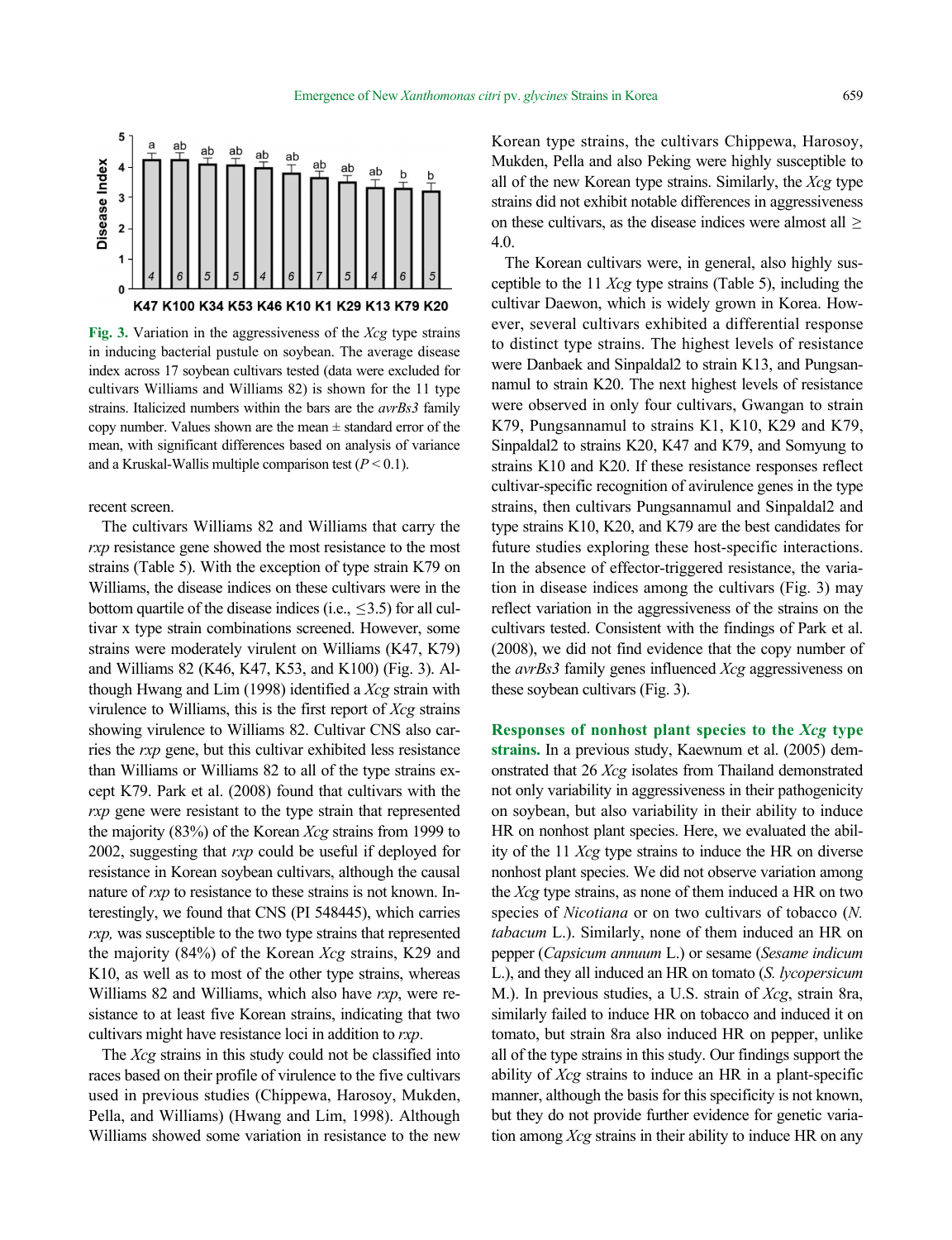of the nonhost species examined.

**Conclusions.** In contrast to previous surveys of bacterial pustule in Korea that estimated that 86% of Korean soybean cultivation fields had bacterial pustule (Lee, 1999), we found only 7% to 8% of these fields were infected in 2015 and 2016. The recent survey varied from the previous ones in being nationwide and in surveying at least three times more fields. Despite this broadening of the survey, the factors responsible for the large decrease in bacterial pustule between 1997-1998 (Lee, 1999) and 2015 are not clear. The decrease could be related to a transition in the soybean cultivars that were planted. In the 1990s, the cultivars Taekwang and Daewon were the most widely grown cultivars in Korea, but since then, other varieties have displaced Taekwang. This decrease in disease could also be associated with shifts in the pathogen population toward reduced virulence or changes in climate. Given the favorability of high temperatures and heavy rainfall to bacterial pustule development, decreased disease would more likely be an outcome of water restriction and drought events in agricultural areas than warming temperatures (Lee and Shin, 2021). Our survey data also indicated that the incidence of bacterial pustule in Korea over doubled between 2016 and 2017. This increase could be due to similar factors, in this case, an increase in the precipitation in August of 2017, decreased use of resistant soybean cultivars and/or shifts toward increased virulence of the predominant *Xcg* strains.

Our data indicate that significant population shifts occurred in the *Xcg* strains in soybean cultivation fields in Korea between 1999-2002 and 2012-2017. The dominant strains changed, and the diversity of the populations increased based on the greater number of distinct type strains and the greater evenness in their relative abundance. Although the *Xcg* strains varied in their virulence on a set of 21 host cultivars, they generally exhibited strong virulence, and the Korean soybean cultivars exhibited little resistance to these strains. Collectively, these data do not support the possibility that shifts in the *Xcg* population contributed to the decreased incidence in bacterial pustule in Korea in the last decade. However, they predict that in years that are favorable to pustule development, the widespread distribution of the pathogen, the high virulence of the current endemic strains, and the low resistance of the Korean soybean cultivars are likely to create opportunities for widespread disease. Consequently, continued efforts to identify and integrate genetic resistance into commercial cultivars for soybean cultivation in Korea are important, but based on the susceptibility of CNS to all of the *Xcg* type strains representing the *Xcg* populations across Korea, this genetic

resistance should target resistance beyond that mediated by *rxp*.

## **Conflicts of Interest**

No potential conflict of interest relevant to this article was reported.

#### **Acknowledgments**

This research was co-funded by research grants from the Cooperative Research Program for Ag-riculture Science & Technology Development of the Rural Development Administration in the Republic of Korea (Project title: Identification of distribution and pathogenic variation in isolates of *Xanthomonas citri* pv. *glycines*), grant number PJ01357303; the Next-Generation BioGreen 21 Program of the Rural Development Administration in the Republic of Korea (Project title: Development of a platform for breeding of disease resistance in soybean: Bacterial leaf pustule and *Phytophthora* root rot); grant number PJ01574401.

#### **Electronic Supplementary Material**

Supplementary materials are available at The Plant Pathology Journal website (http://www.ppjonline.org/).

#### **References**

- Athinuwat, D., Prathuangwong, S., Cursino, L. and Burr, T. 2009*. Xanthomonas axonopodis* pv. *glycines* soybean cultivar virulence specificity is determined by *avrBs3* homolog *avrXg1*. *Phytopathology* 99:996-1004.
- Bernard, R. L. and Weiss, M. G. 1973. Qualitative genetics. In: *Soybeans: improvement, production, and uses*, ed. by B. E. Caldwell, pp. 117-164. American Society of Agronomy, Madison, WI, USA.
- Bradbury, J. F. 1984. Genus II. *Xanthomonas* Dowson 1939, 187*.* In: *Bergey's manual of systematic bacteriology*, Vol. 1, eds. by N. R. Krieg and J. G. Holt, pp. 199-210. Williams & Wilkins, Baltimore, MD, USA.
- Constantin, E. C., Cleenwerck, I., Maes, M., Baeyen, S., Van Malderghem, C., De Vos, P. and Cottyn, B. 2016. Genetic characterization of strains named as *Xanthomonas axonopodis* pv. *dieffenbachiae* leads to a taxonomic revision of the *X. axonopodis* species complex. *Plant Pathol*. 65:792-806.
- Hartman, G. L., Rupe, J. C., Sikora, E. J., Domier, L. L., Davis, J. A. and Steffey, K. L. 2016. Compendium of soybean diseases and pests. 5th ed. American Phytopathological Society, St. Paul, MN, USA.
- Hartwig, E. E. and Lehman, S. G. 1951. Inheritance of resistance to bacterial pustule disease in soybeans. *Agron. J*. 43:226-